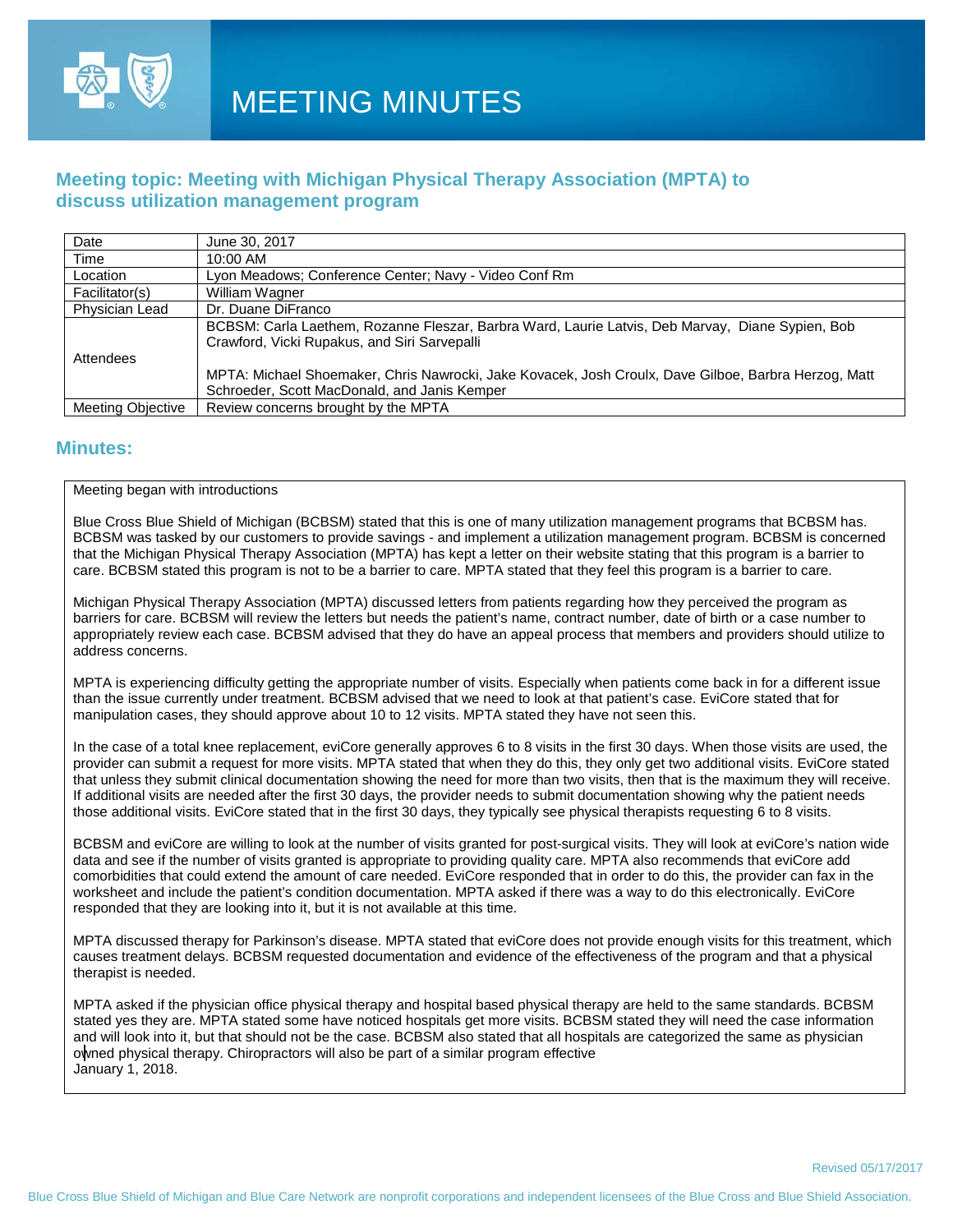

# MEETING MINUTES

MPTA asked that the standard allotment of six initial visits be increased to at least eight. BCBSM stated that eviCore did an analysis that shows that two-thirds of the cases are resolved in six visits or less; and 90% are resolved within two additional visit requests. MPTA asked how BCBSM and eviCore know they were resolved, and BCBSM and eviCore stated that there were no additional requests for visits and no complaints by the patient or provider.

BCBSM stated they want consistent tiers for the HMO and the PPO. This will create ease of administration for providers.

MPTA asked if providers can request reconsideration of the tier level. BCBSM stated yes and there is a process for it. MPTA stated they only get 14 days to get their case prepared and feels it should be extended to 30 days due to the amount of data requested.

MPTA asked for data on problem issues and how they were resolved or if they were resolved. BCBSM is unable at this time to share the data with the MPTA.

MPTA also stated that partial approval letters are confusing for members, and BCBSM customer services is informing members that they have unlimited visits. BCBSM stated that they will contact customer service and inform them of the appropriate response to avoid confusion. However; Medicare might not allow too much flexibility with the letter.

MPTA asked about skilled maintenance therapy programs that Medicare has and how eviCore handles it. EviCore stated that they follow skilled maintenance therapy as defined and outlined by Medicare.

BCBSM shared the attached presentation regarding current program statistics with the eviCore program.



MPTA update June 30 2017 .pptx

MPTA asked about visits approved for one provider but the patient wants to see another provider. MPTA says patients have to call to get the original authorization canceled. EviCore stated that to do this, the provider would have to call or submit an authorization request and state that the patient discontinued service with the provider on the current authorization, and provide the date.

MPTA asked more specific data than what is included in the slides. BCBSM said they will work with eviCore to get the data.

**MPTA asked about the chiropractic program** and how it will be implemented. BCBSM stated that the program is going in on January 1, 2018. BCBSM stated it will check and see which BCBSM plans are included in this program. BCBSM will also verify that they are included in the Medicare Plus Blue program; and if not, BCBSM will explain why.

#### **Delay implementation of the eviCore system to January 2019**

BCBSM stated the implementation is on track for January 2018.

#### **Stop only measuring utilization, and implement a program which measures and encourages value**

MPTA would like our categorization system to be outcome based and not based on the number of visits. MPTA will send the evaluation data to eviCore and have them use that data to determine provider effectiveness. BCBSM is interested in adding outcome - based categorization.

MPTA would like BCBSM and EviCore to use data sources other than eviCore's outcomes and instead use a third-party source. EviCore explained their current data collection and how they survey providers regarding appropriate levels of care. The data is not utilization management conditions but data based on total visits and requested visits and why that number of visits was needed. BCBSM offered to create a joint group between eviCore and the MPTA to develop outcome-based category rating and number of visits approved. MPTA agreed and stated that we also need a way to communicate acuity to eviCore so they can use it to determine the number of visits. BCBSM is also wondering if providers may be not providing the information needed to make a decision when requested. BCBSM feels that provider education may be required.

MPTA would like to encourage eviCore to use third-party data collection such as Photo. EviCore states they want a data submission that is accessible for all and free to use. Currently the tools used by eviCore to collect data are: The Oswestry Disability Index (ODI), Neck Disability Index(NDI), Lower Extremity Functional Scale (LEFS), and Disabilities of the Arm, Shoulder and Hand (DASH or QuickDASH)